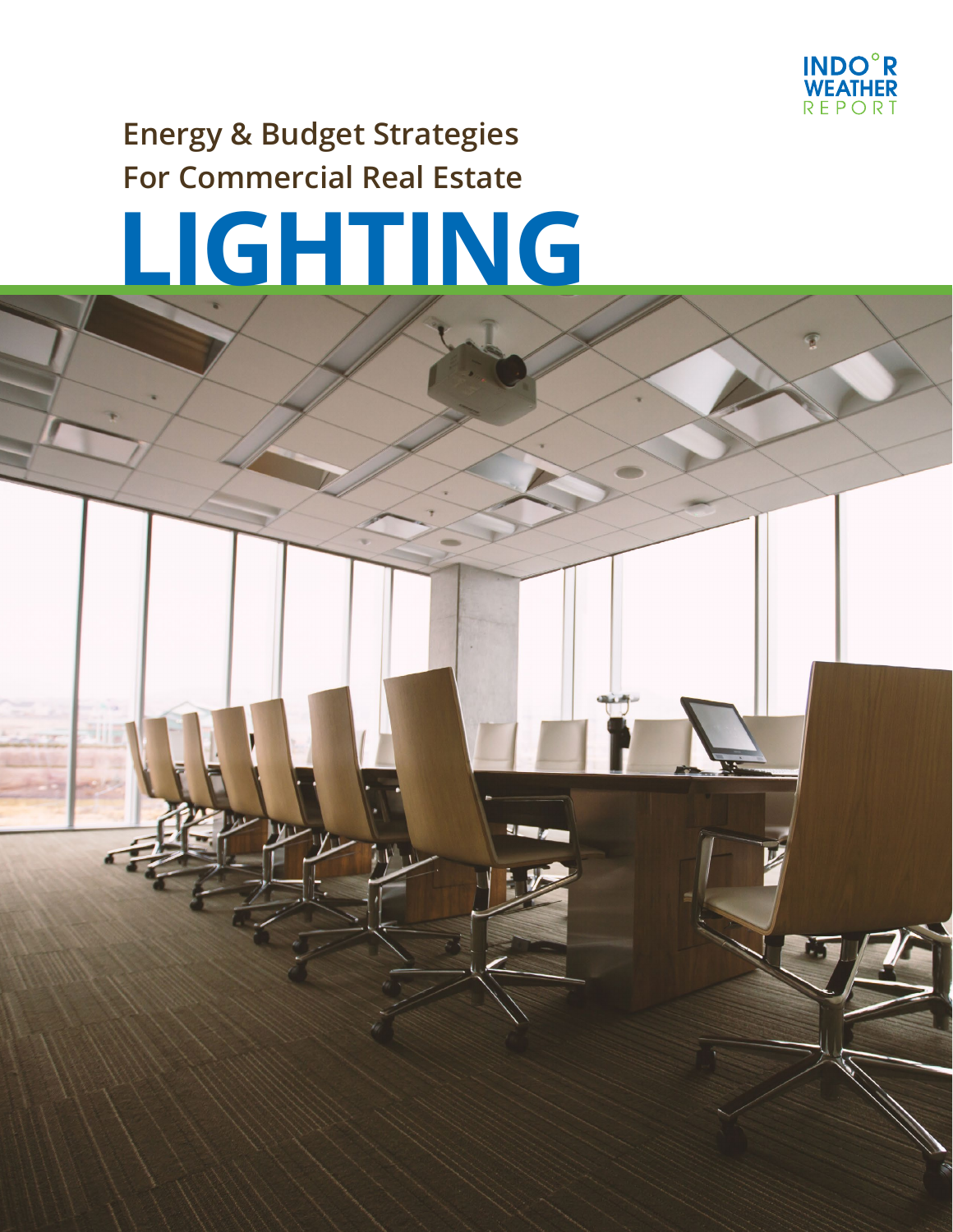

#### **BACKGROUND**

Electricity is now the largest global energy investment (\$718 billion) surpassing oil and gas (\$649 billion).<sup>1</sup> The United States consumes 16% of the world's energy while comprising only 4% of the population.Commercial lighting in the U.S. accounts for 17% of all electricity consumed.2

There are government policies and private companies seeking to reduce energy waste and adopt more energy efficient practices in order to reduce utility costs. For instance, New York state has an energy plan to generate 50% of electricity from renewable energy sources by 2030.

Many companies are seeking energy efficient solutions and technologies to bolster their economic strategies.

**"For the first time ever, the electricity sector edged ahead of the oil and gas sector in 2016 to become the largest recipient of energy investment."**

 *— World Energy Investment 2017*

#### **SUMMARY**

The **IWR Lighting Report** is utilized in this case study as an energy efficient, cost reducing, and minimally invasive electrical solution. The test site reports lighting usage of a 22,753 sq. ft. office located in a commercial building built in 1986 with a 2016 Energy Star Rating of 87.<sup>3</sup> In order to maximize usage and minimize waste, small



The reports depicted usage in lux using a range of average office hour use (10 hours). The excess was flagged as *opportunity per hour* to save each day. Totals at the end of the week illustrate a sample size to forecast the electrical savings

**IWR commercial test site:**  22,753 sq. ft. office on the 4th floor Building built in 1986 2016 Energy Star Rating of 87

opportunities for the month, year, and overall operating expenses.

The results reflect the amount of savings this location could achieve if operating at maximum efficiency.



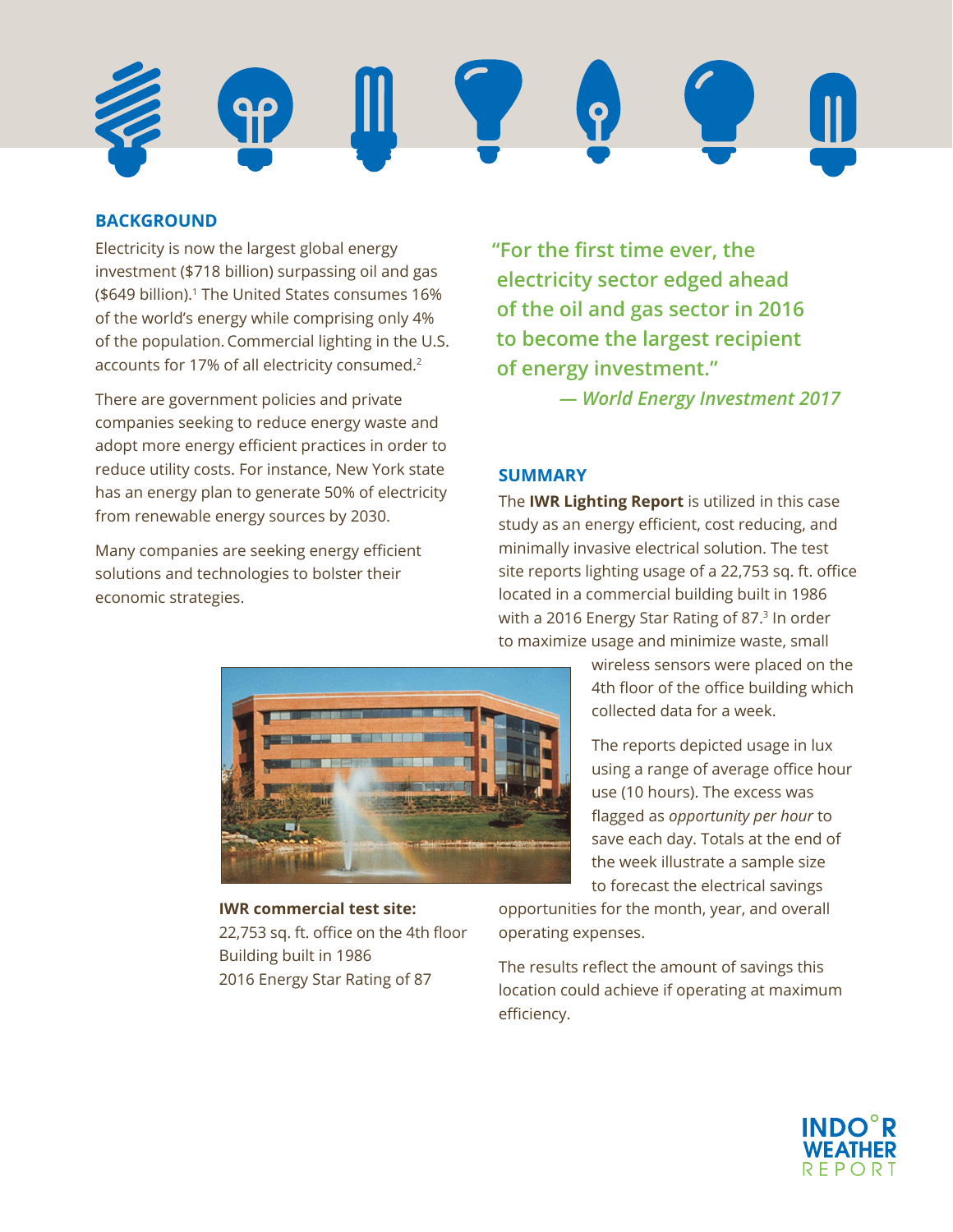#### **LIGHTING USAGE DAY BY DAY**



#### **USAGE**

IWR collects data from wireless sensors and creates reports which can be delivered daily, weekly, or monthly to account for monthly utility bills. Each check-in is time-stamped for accuracy and is read in real-time.



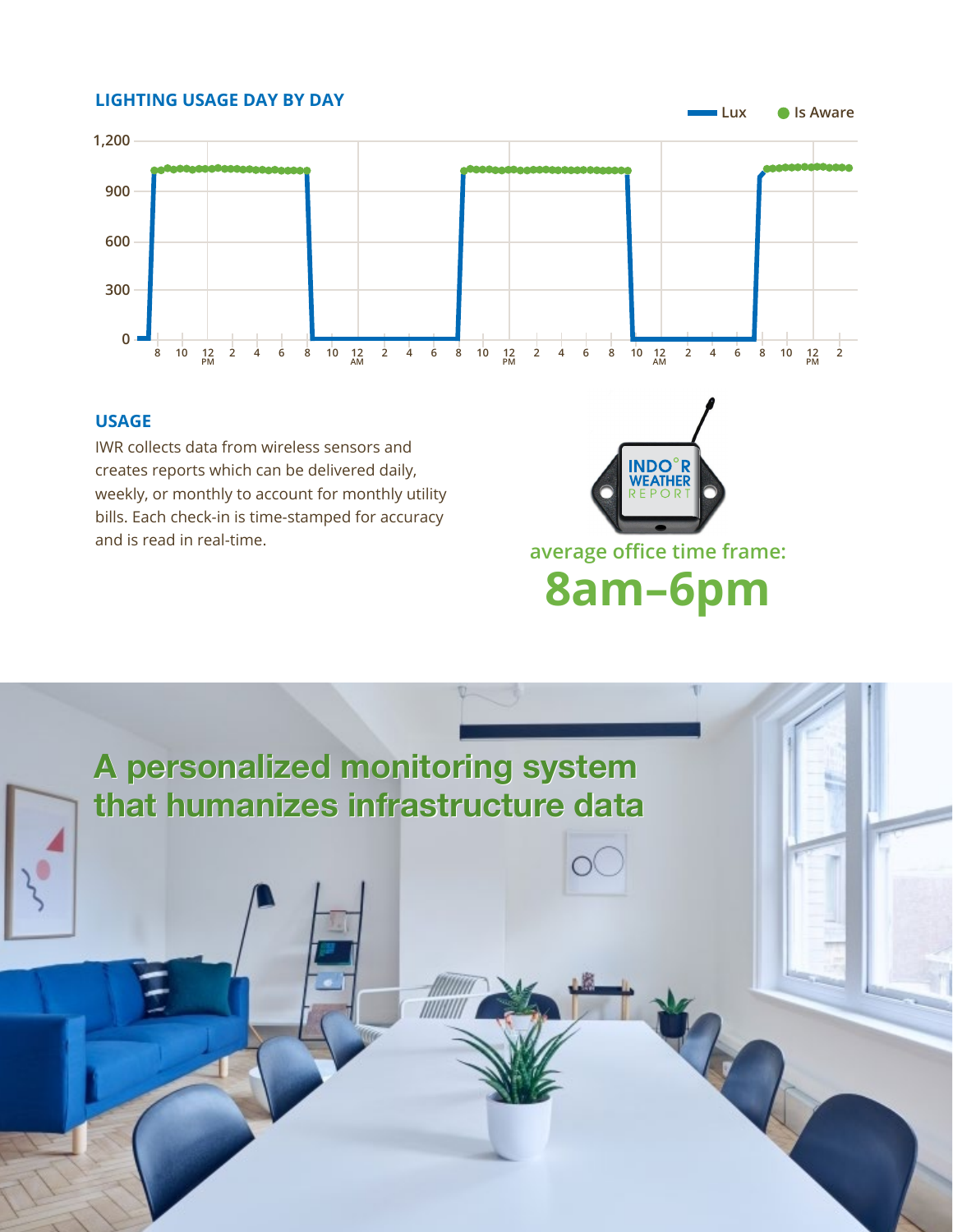

| <b>DATE</b>        | Mon 8/14  | <b>Tues 8/15</b> | Wed 8/16 | Thurs 8/17 | Fri 8/18  | Sat 8/19<br><b>Sun 8/20</b> |
|--------------------|-----------|------------------|----------|------------|-----------|-----------------------------|
| <b>ON</b>          | $7:36$ am | 8:04am           | 7:42am   | 6:50am     | $7:38$ am | Not Occupied                |
| <b>OFF</b>         | 8:05pm    | $9:22$ pm        | 7:31pm   | 9:28pm     | 8:36pm    |                             |
| <b>OPPORTUNITY</b> | 2.5 hours | 3.5 hours        | 2 hours  | 4.5 hour   | 3 hours   | 0 hours                     |

#### **RESULTS**

The data accumulated over time reveals the total energy opportunity savings per hour. IWR translates this information into costs based on utility data.

Submetering data was cross reference with the reports to enable IWR to calculate an opportunity estimate per year.

#### **NUMBERS BREAKDOWN**

| Total energy opportunity in dollars \$2,503/yr |  |
|------------------------------------------------|--|
|                                                |  |
|                                                |  |
| Average opportunity hours per day  2.2 hours   |  |
| Total opportunity hours per week 15.5 hours    |  |

#### **CONCLUSION**

Property Managers, Office Managers, Sustainability Managers, Owners, etc. may be unaware of general building information such as day-to-day lighting usage. This data can lead to thousands of dollars in operating expense savings each year. Buildings that currently operate under energy efficient practices and think they are efficient due to a high Energy Star Rating or other third party verification often don't have the means to prove the cost-tosavings correlation of their energy optimization strategies. The Indoor Weather Report system unlocks building information and highlights any areas that could undergo improvement in a building and calculates the 'before' and 'after' results in terms of usage costs.

IWR: Lighting Reports can also be utilized as a redundant meter to account for the electric variances in monthly utility bills. This small, simple, and minimally invasive technology offers any building an easy energy audit service for sustainability strategies. The Indoor Weather Report's efficiency solution assists in reporting thousands of dollars in opportunity energy savings while recognizing the optimization potential unique to each building.

# **20%Annual Savings**

Based on these calculations, if the building were to operate under similar circumstances year-round they would have an opportunity to  **save nearly ¼ of the entire electricity bill**  for lighting per year<sup>4</sup>